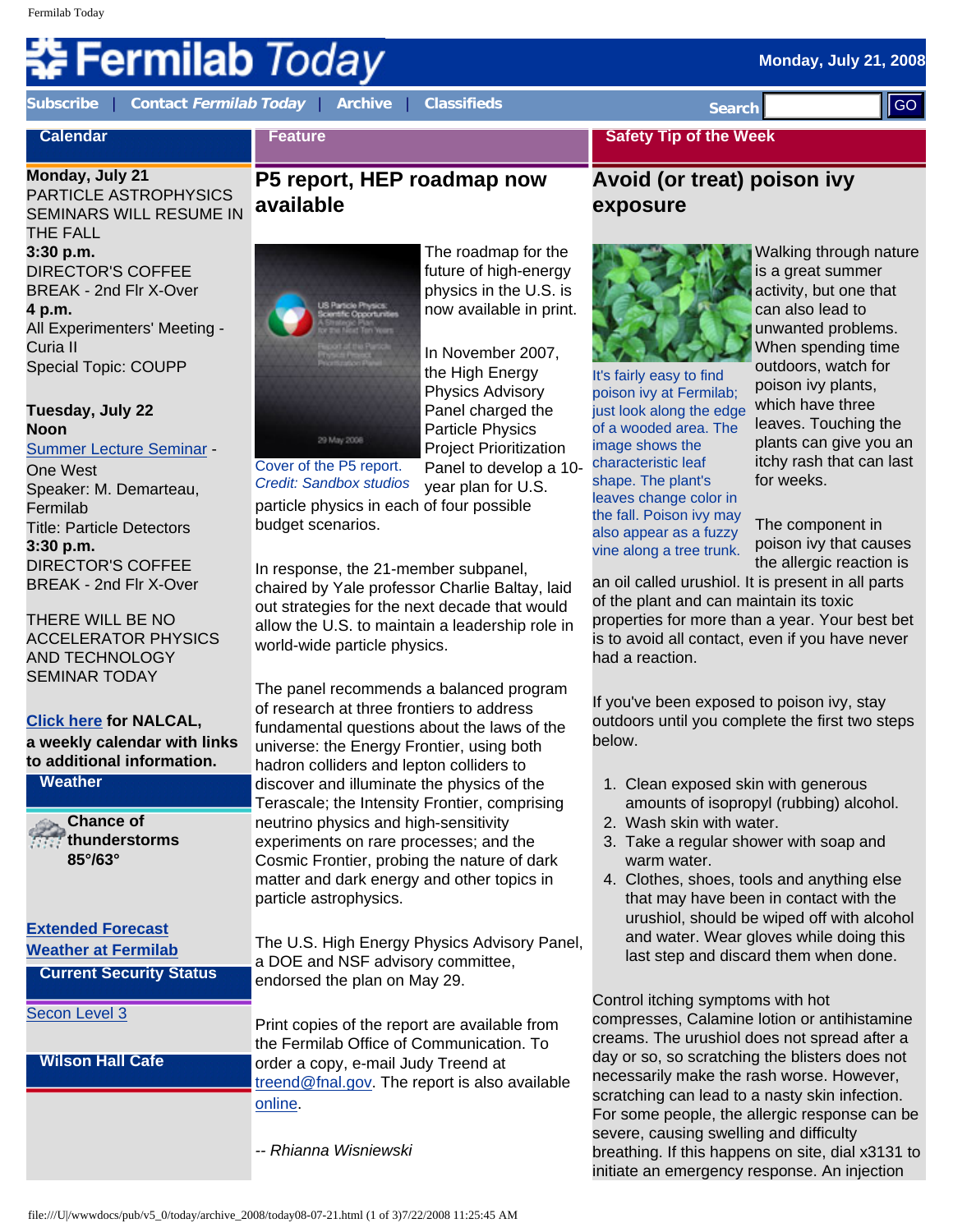# **Monday, July 21**

- Minestrone
- Parmesan quesadilla
- Baked chicken enchiladas
- Herbed pot roast
- Chicken melt
- Assorted slice pizza

Szechwan green bean w/ chicken

# [Wilson Hall Cafe Menu](http://bss.fnal.gov/cafe/index.html)

### **Chez Leon**

# **Wednesday, July 23 Lunch**

- Tinga tostada - Rice & beans
- Napolitano flan

## **Thursday, July 24 Dinner**

- Pasta w/roasted summer vegetables
- Grilled swordfish
- Sauteed green beans
- Peach melba

# [Chez Leon Menu](http://bss.fnal.gov/chezleon/index.html)

Call x4598 to make your reservation. **Archives**

*[Fermilab Today](http://www.fnal.gov/pub/today/archive.html)*

**[Result of the Week](http://www.fnal.gov/pub/today/resultoftheweek/index.html)**

**[Safety Tip of the Week](http://www.fnal.gov/pub/today/safety/)**

**[ILC NewsLine](http://www.linearcollider.org/newsline/)**

# **Info**

*Fermilab Today* is online at: [www.fnal.gov/today/](http://www.fnal.gov/today/)

Send comments and suggestions to: [today@fnal.gov](mailto:today@fnal.gov)

### **Feature**

# **"Housingette" Linda Olson-Roach retires**

If you find yourself in a foreign country where no one speaks your language and you don't know a soul, you probably want someone around like Linda Olson-Roach. Since 1977, she worked to make Fermilab physicists and their families from across the globe feel at home.



Linda Olson-Roach

"A lot of times, the spouses of physicists who accompany them are left without much to do during the day. We try to draw them out, even if there's a language barrier. Linda was extremely good at that," said Housing Office's Jacqueline Cyko.

Olson-Roach retired on July 3 after 31 years. She went from taking reservations at the Housing Office's front desk to administrative support and is known and respected throughout the laboratory.

She took care of everything from billing in daycare to handling facility requests to decorating the interiors of Aspen East and the village dorms.

"We owe all of the village décor to Linda. She chose everything you see - the color of paint, the blinds, the carpets and even the pots and pans," said Jack Hawkins, accommodation manager. "We like to tease her about her giant shoe collection, but we really depended on that eye of hers."

Housing Office employees see Olson-Roach as a part of their family.

"We are a small group in the Housing Office and have been through the good, the bad and the ugly, boyfriends, marriages, divorces, kids, grandkids, births and deaths. We "Housingettes" have been there for each other 24/7," Cyko said.

Although Olson-Roach is retiring, she will continue to work on Fermilab's History Committee.

of steroids may be necessary to reduce swelling and control other symptoms.

# **Accelerator Update**

# **July 14-16**

- Three stores provided ~31 hours and 40 minutes of luminosity

- NuMI finds air leak on horn closed loop - 480-volt breaker replaced for Bartleson low beta power supply

- TeV sector A4 wet engine fly wheel replaced
- Shutdown at 6 a.m., Thursday 7/16/08

# **July 16-18**

- Two stores provided 28 hours and 52 minutes of luminosity

- Store 6300 terminated to prevent possible quench

- NuMI repairs closed loop cooling problem

- Shutdown for MI heat exchanger work

# [Read the Current Accelerator Update](http://www.fnal.gov/pub/news08/update.html) [Read the Early Bird Report](http://www-bd.fnal.gov/earlybird/ebird.html) [View the Tevatron Luminosity Charts](http://www.fnal.gov/pub/now/tevlum.html) **Announcements**

# **[Have a safe day!](http://www.fnal.gov/pub/about/safety/profiles.html)**

# **Tango lessons**

Beginning July 23, the International Folk Dancing group and NALWO will start a new group and offer Argentine tango lessons by experienced tango dancers from Chicago. The lessons will take place in Ramsey Auditorium on Wednesdays from 7:30 to 8:30 p.m. for beginners and 8:30 to 9:30 p.m. for intermediate/advanced level. To sign up, call Pamela Noyes at (630) 840-5779 or [e-mail her](mailto:noyes@fnal.gov).

# **Free osteoporosis screening Aug. 8**

Wellness Works and Delnor-Community Hospital will host an osteoporosis screening between 7:30 and 11 a.m. on Aug. 8 in the Emergency Operating Center on the ground floor of Wilson Hall. Only Fermilab employees who have not participated in a previous screening are eligible. The free heel scan is an ultrasound test that measures the bone density in the heel. Participants will need to remove their sock and the shoe from one foot. (Ladies please do NOT wear panty hose) Participants with heel/ankle fractures or surgery to both feet are excluded from this screening. Sign up instructions are on the [ES&H homepage.](http://www-esh.fnal.gov/pls/default/esh_home_page.html)